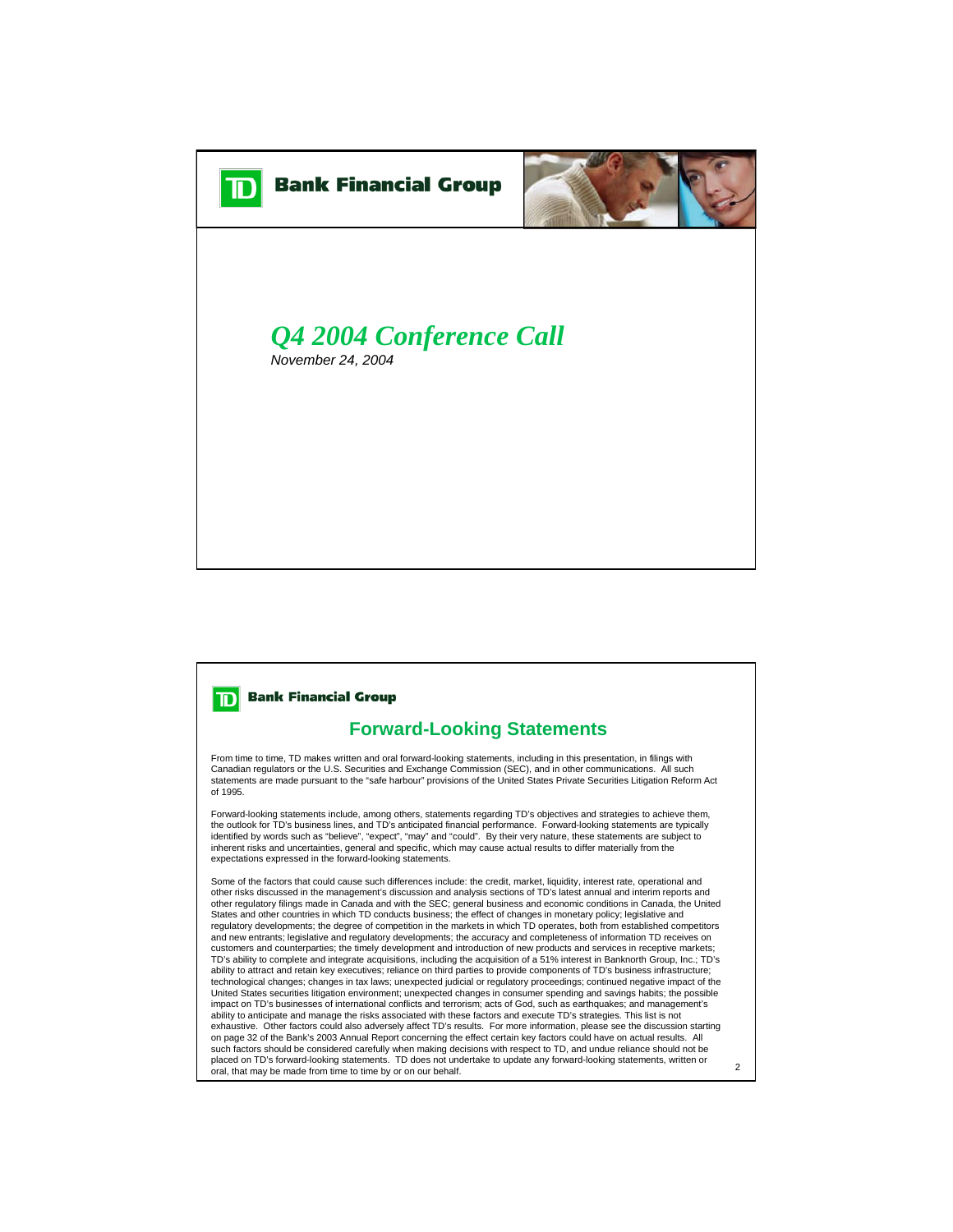



## *Q4 2004 Operating Performance*

*Dan Marinangeli, CFO*

## **D** Bank Financial Group *Total Bank* **Overview Q4 2004** • EPS reported basis (diluted) \$0.90 • EPS before amortization of intangibles (diluted) \$1.04 • Segment net income before amortization of intangibles: – Personal & Commercial Banking = \$390MM, up \$63MM or 19% YoY – Wealth Management = \$67MM, down \$37MM or 36% YoY – Wholesale Banking = \$126MM, flat YoY **FY 2004** • EPS reported basis (diluted) \$3.39 • EPS before amortization of intangibles (diluted) \$4.11 • Segment net income before amortization of intangibles: – Personal & Commercial Banking = \$1,487MM, up \$210MM or 16% Wealth Management<sup>1</sup> =  $$368MM$ , up  $$115MM$  or  $45%$  $-$  Wholesale Banking<sup>1</sup> = \$607MM, up \$58MM or 11% • Sectoral and general releases totaled \$722MM or \$0.71 per share Capital ratios:  $-$  Tier 1 = 12.6%  $-$  Tangible common equity =  $9.0\%$ 4 1. Adjusted for after-tax restructuring and writedowns in Q203 of \$328MM in Wealth Management and \$289MM in Wholesale.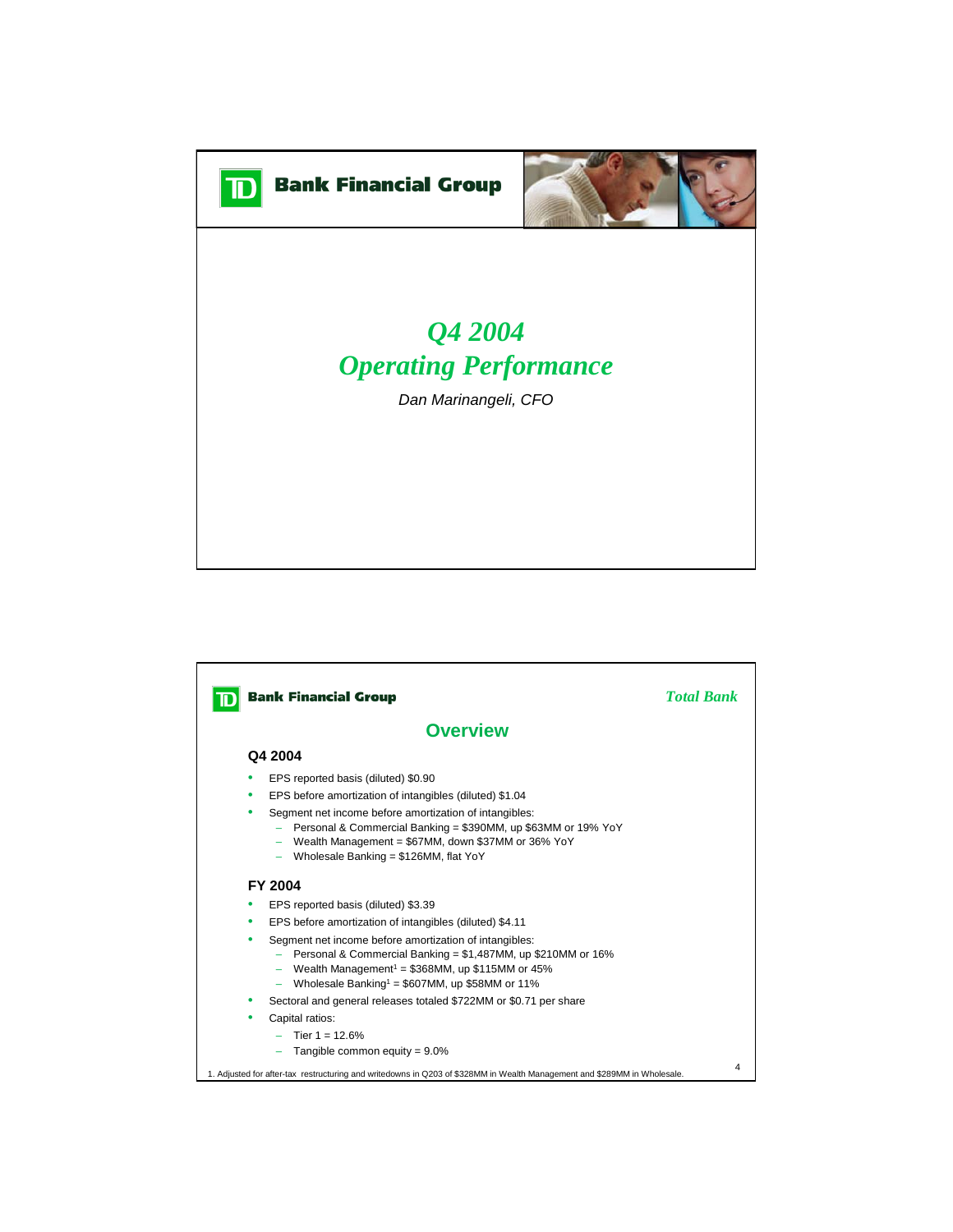| <b>Bank Financial Group</b>                                       | <b>Total Bank</b> |          |            |  |
|-------------------------------------------------------------------|-------------------|----------|------------|--|
| <b>Q4 2004 Earnings Reconciliation</b>                            |                   |          |            |  |
| Q4 2004 Amortization of Intangibles:                              |                   |          |            |  |
|                                                                   |                   |          | <b>EPS</b> |  |
| Reported basis net income applicable to common shares             | \$595MM           | \$0.90   |            |  |
| Amortization of intangibles (after-tax)                           | 92MM              | 0.14     |            |  |
| Earnings before the amortization of intangibles                   |                   | \$687MM  | \$1.04     |  |
| Q4 2004 Includes the Following Items of Note (Corporate Segment): |                   |          |            |  |
|                                                                   | Pre-Tax           | Post-Tax | <b>EPS</b> |  |
|                                                                   | (SMM)             | (SMM)    | $($ \$)    |  |
| Sectoral provision release                                        | 155               | 101      | 0.15       |  |
| AcG-13 impact                                                     | (17)              | (11)     | (0.02)     |  |
|                                                                   |                   |          |            |  |

| <b>Bank Financial Group</b>                                                   | <b>Total Bank</b> |                          |                   |  |  |  |
|-------------------------------------------------------------------------------|-------------------|--------------------------|-------------------|--|--|--|
| <b>Overview: 2004 &amp; 2003</b><br><b>Before amortization of intangibles</b> |                   |                          |                   |  |  |  |
|                                                                               | 2003 <sup>1</sup> | <u> 2004<sup>2</sup></u> | <u>'04 vs '03</u> |  |  |  |
| Revenue                                                                       | \$10,085          | \$10,891                 | 8 %               |  |  |  |
| <b>PCL</b>                                                                    | 423               | 336                      | (21)              |  |  |  |
| Expenses                                                                      | 6,881             | 7,081                    | 3                 |  |  |  |
| Net Income                                                                    | 2,033             | 2,554                    | 26                |  |  |  |
| <b>Preferred Dividend</b>                                                     | 87                | 78                       | (10)              |  |  |  |
| Net Income to Common                                                          | \$1,946           | \$2,476                  | 27%               |  |  |  |
| Average Shares Outstanding (diluted)                                          | 653.9             | 659.4                    |                   |  |  |  |
| EPS (diluted)                                                                 | \$2.98            | \$3.75                   | $26\%$            |  |  |  |

2. Adjusted for sectoral releases \$0.65, general reserve release \$0.06, AcG-13 \$(0.07) and litigation reserve \$(0.29).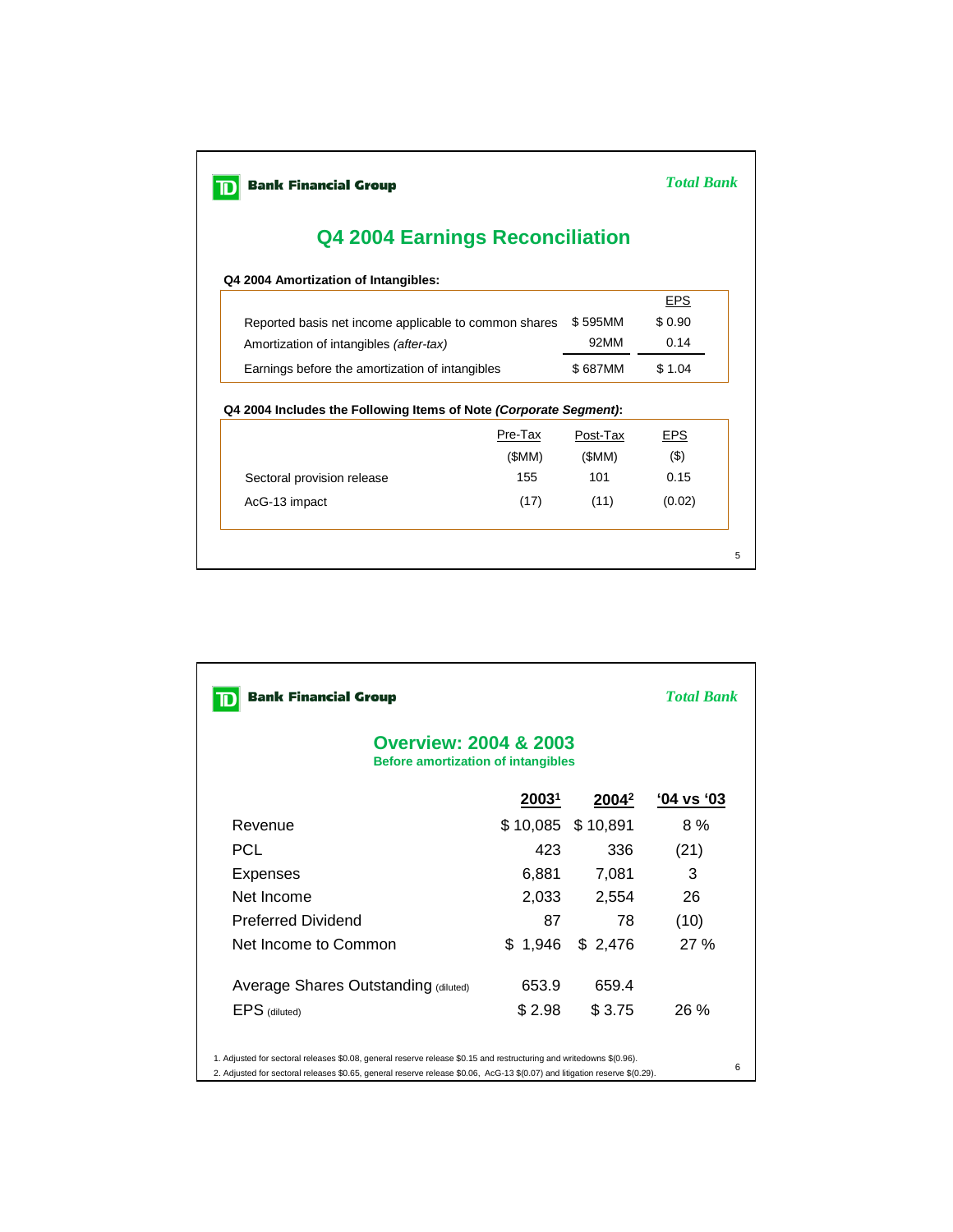

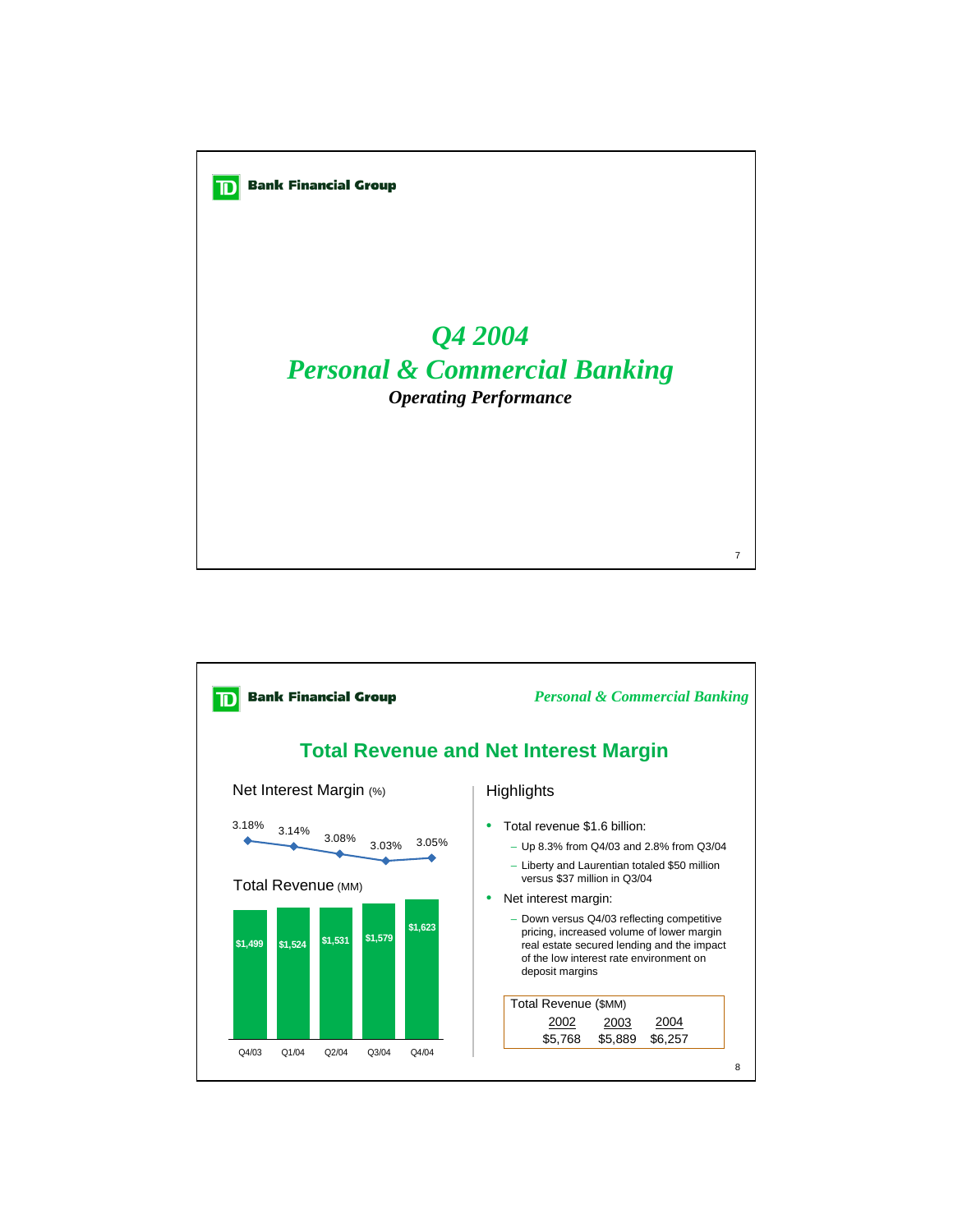

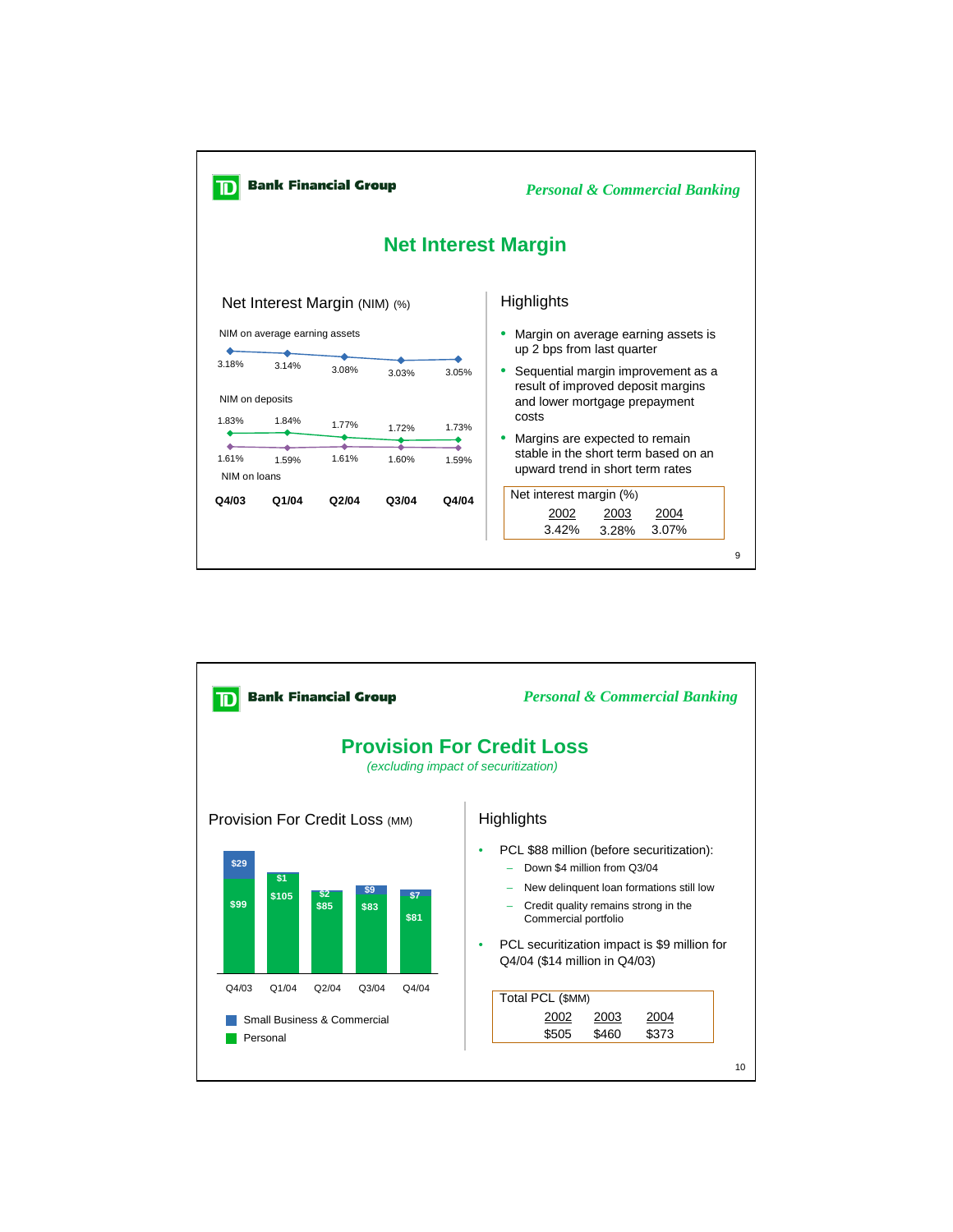

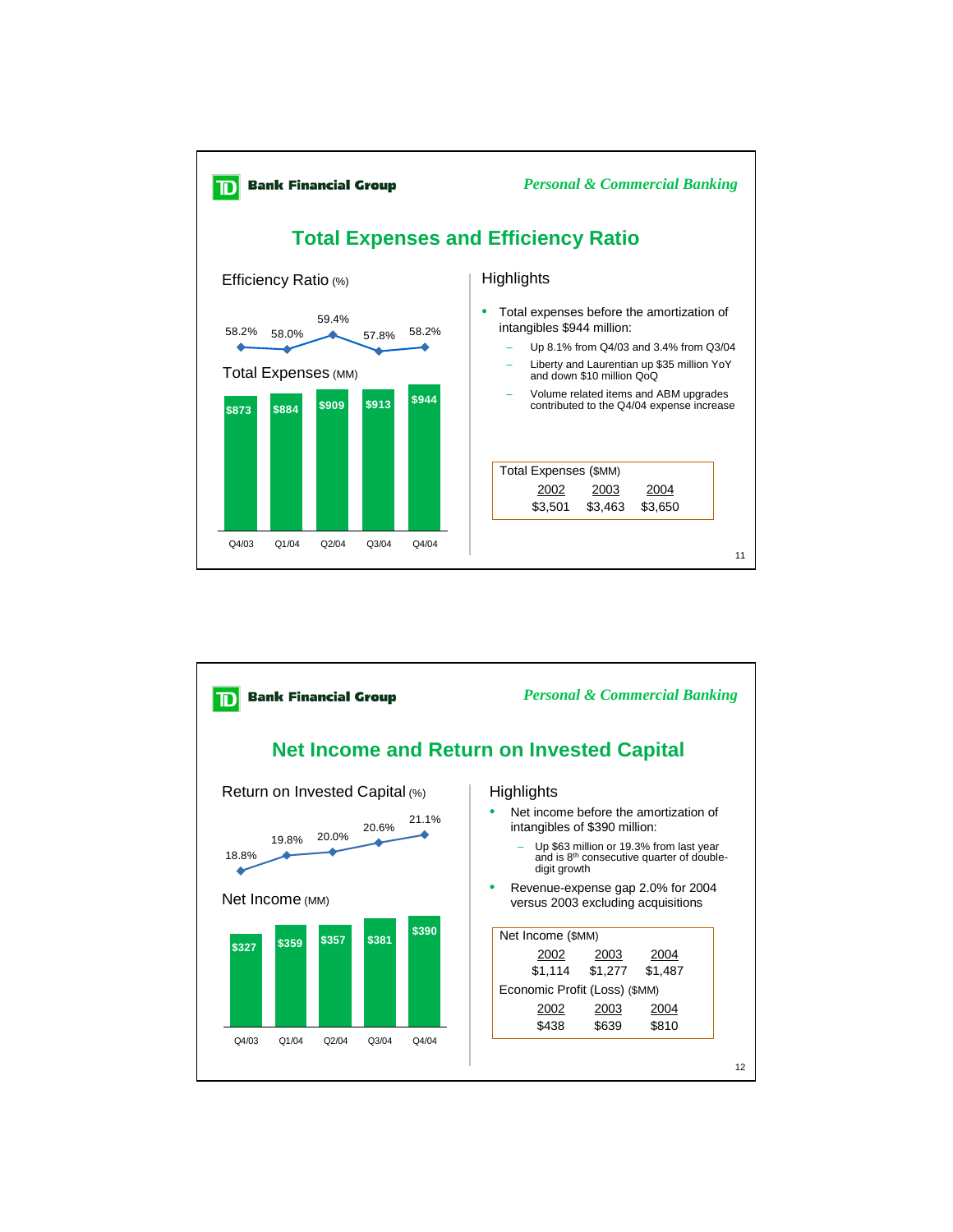

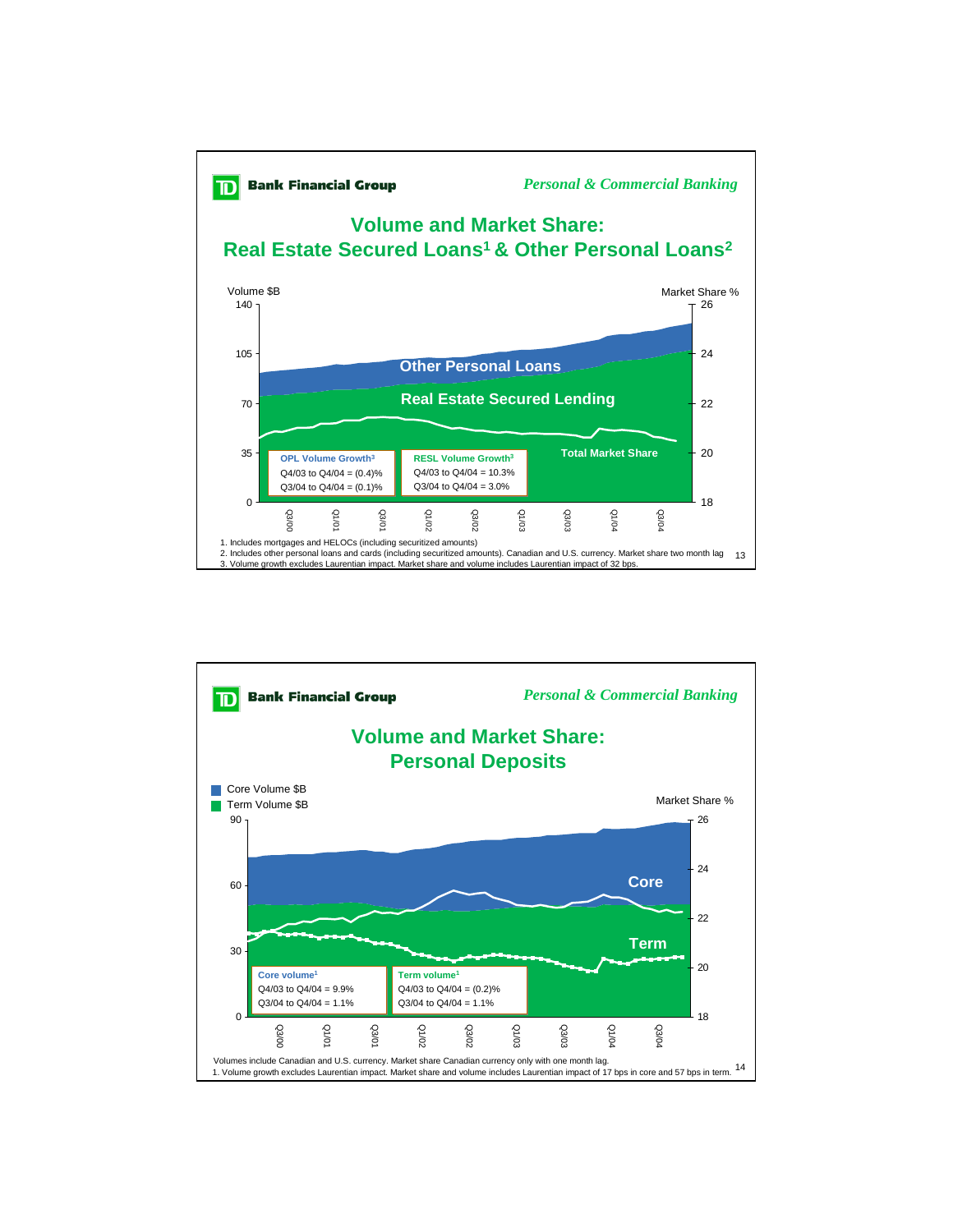

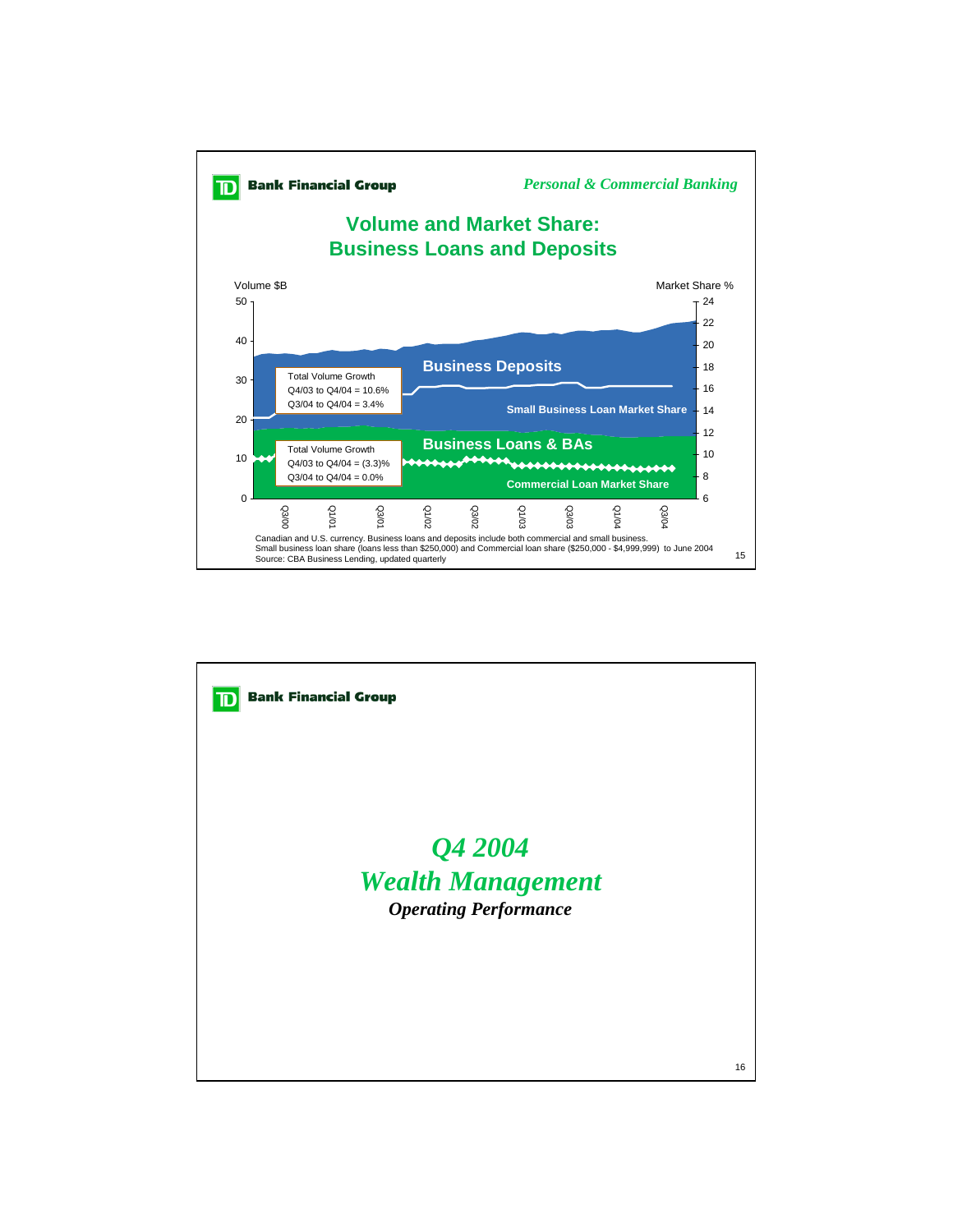

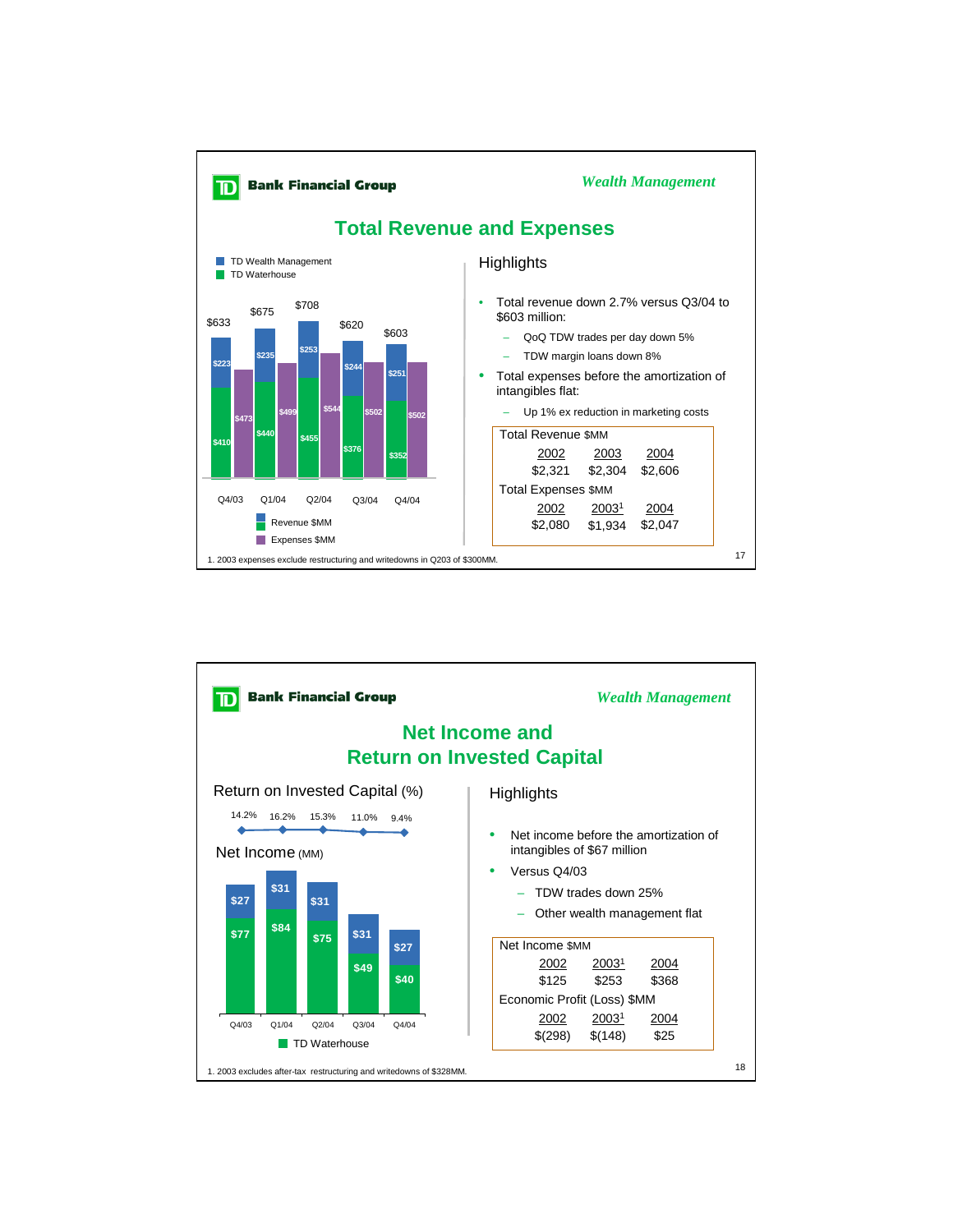| <b>Bank Financial Group</b>                            |            |            |       | Wealth Management |  |  |  |  |  |
|--------------------------------------------------------|------------|------------|-------|-------------------|--|--|--|--|--|
| <b>TD Waterhouse</b>                                   |            |            |       |                   |  |  |  |  |  |
|                                                        | 2003<br>Q4 | 2004<br>Q3 | Q4    | Yr/Yr<br>Change   |  |  |  |  |  |
| Active Accounts (000)*                                 | 3,060      | 3,083      | 3,031 | (1)%              |  |  |  |  |  |
| New Accounts (000)                                     | 74         | 70         | 67    | (9)%              |  |  |  |  |  |
| Trades/Day (000)                                       | 111        | 87         | 83    | (25)%             |  |  |  |  |  |
| Margin Loans (C\$B)                                    | \$5.2      | \$6.3      | \$5.8 | 12%               |  |  |  |  |  |
| Marketing Spend (C\$MM)                                | \$19       | \$25       | \$19  | - %               |  |  |  |  |  |
| Margin before marketing expense                        | 32.8%      | 25.5%      | 22.3% | 10.5% pts         |  |  |  |  |  |
| Customer Assets* (C\$B)<br>* Represents ending amounts | \$215      | \$233      | \$229 | 7%                |  |  |  |  |  |
| TD Waterhouse self-directed brokerage globally         |            |            |       | 19                |  |  |  |  |  |

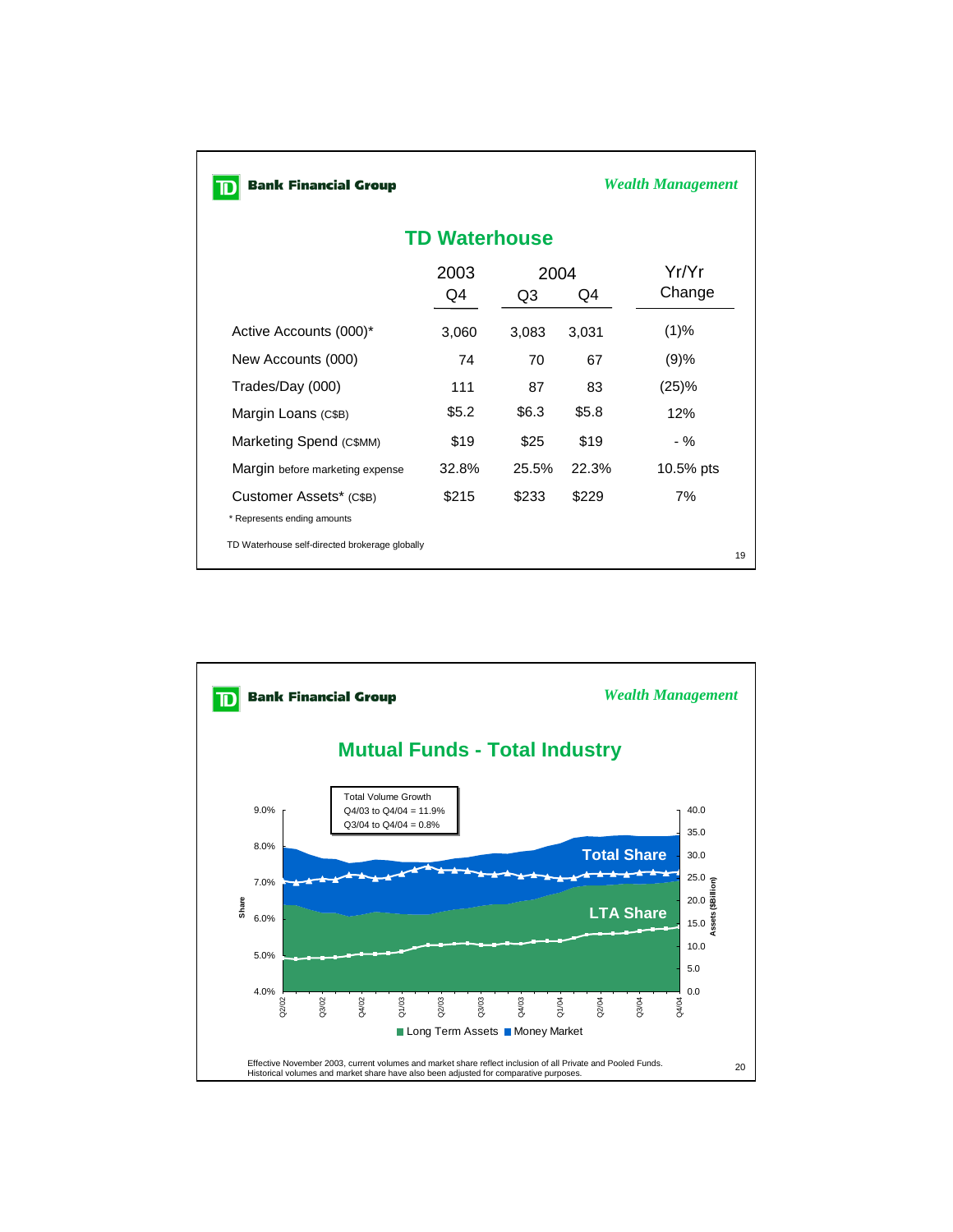

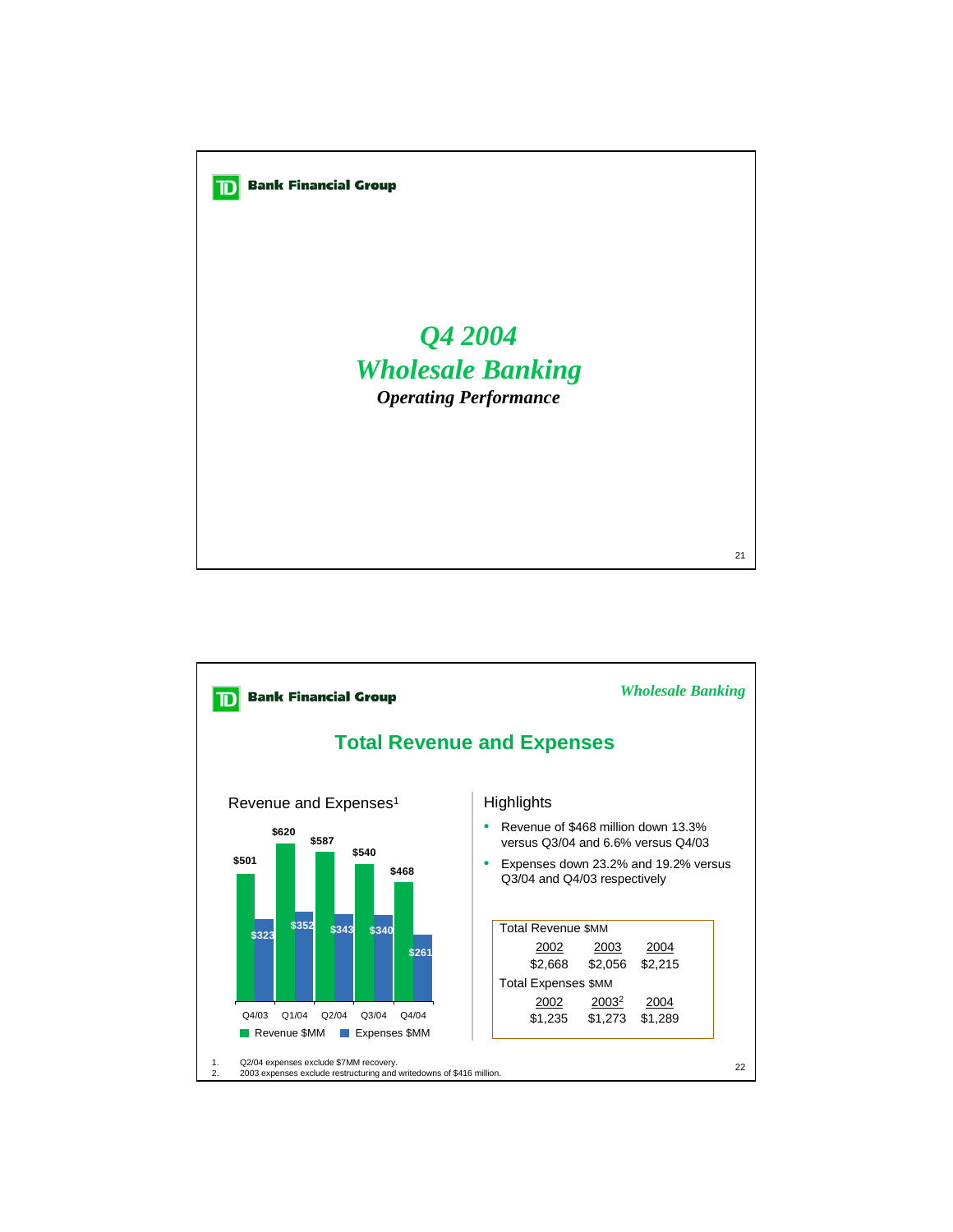

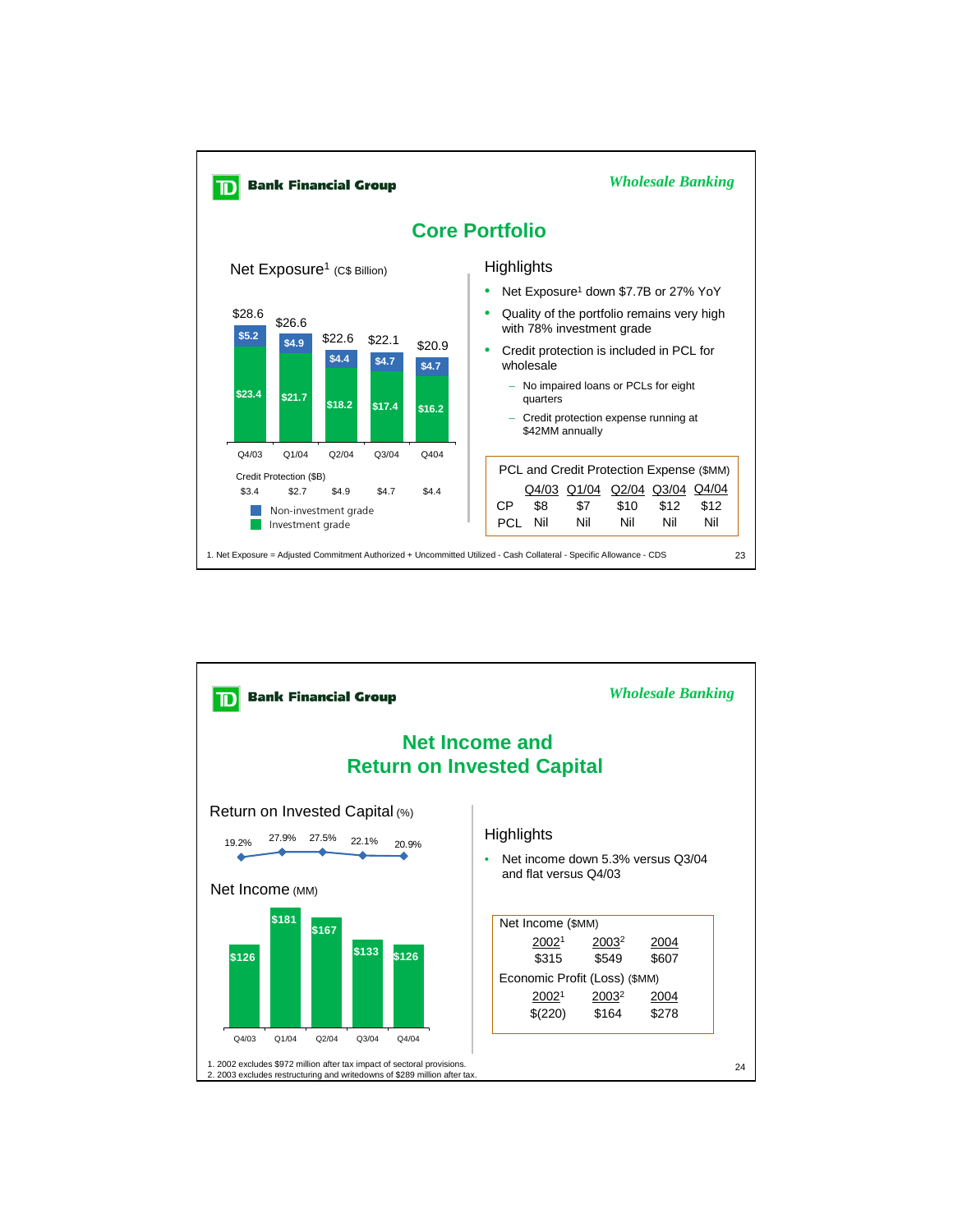

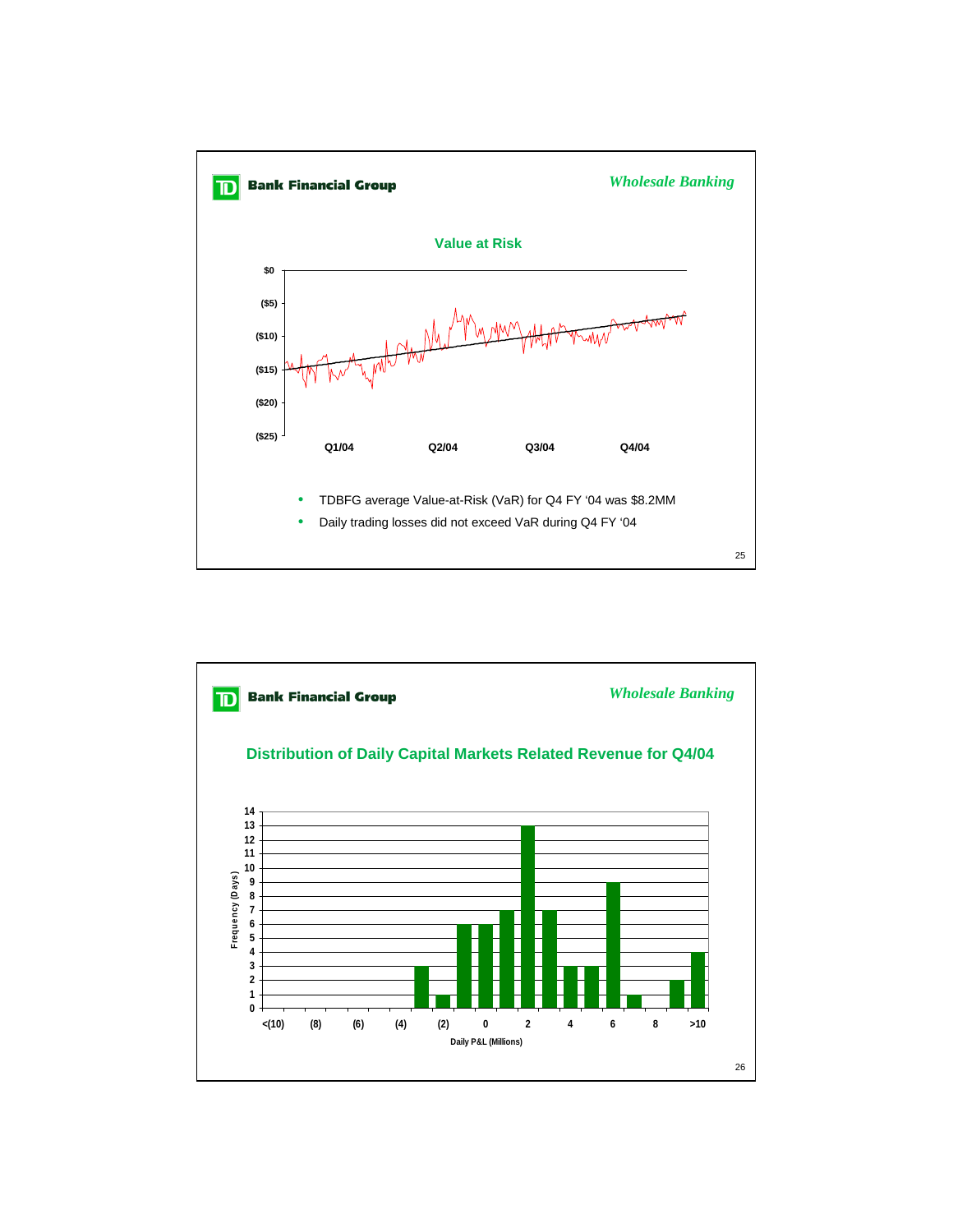

| <b>Bank Financial Group</b>                    | <i>Corporate</i> |  |  |  |  |  |  |  |
|------------------------------------------------|------------------|--|--|--|--|--|--|--|
| <b>Decomposition of Major Items</b>            |                  |  |  |  |  |  |  |  |
| Corporate segment includes (after-tax):        | Q4/04            |  |  |  |  |  |  |  |
| Non-core lending portfolio                     | \$.<br>124       |  |  |  |  |  |  |  |
| Interest on income tax refund                  | 18               |  |  |  |  |  |  |  |
| Other (including litigation reserve of \$38MM) | 0                |  |  |  |  |  |  |  |
| Securitization gain (loss)                     | (1)              |  |  |  |  |  |  |  |
| Unallocated corporate expenses                 | (9)              |  |  |  |  |  |  |  |
| Impact of hedging relationships (AcG-13)       | (11)             |  |  |  |  |  |  |  |
| Total net income (loss)                        | 121<br>\$.       |  |  |  |  |  |  |  |
|                                                | 28               |  |  |  |  |  |  |  |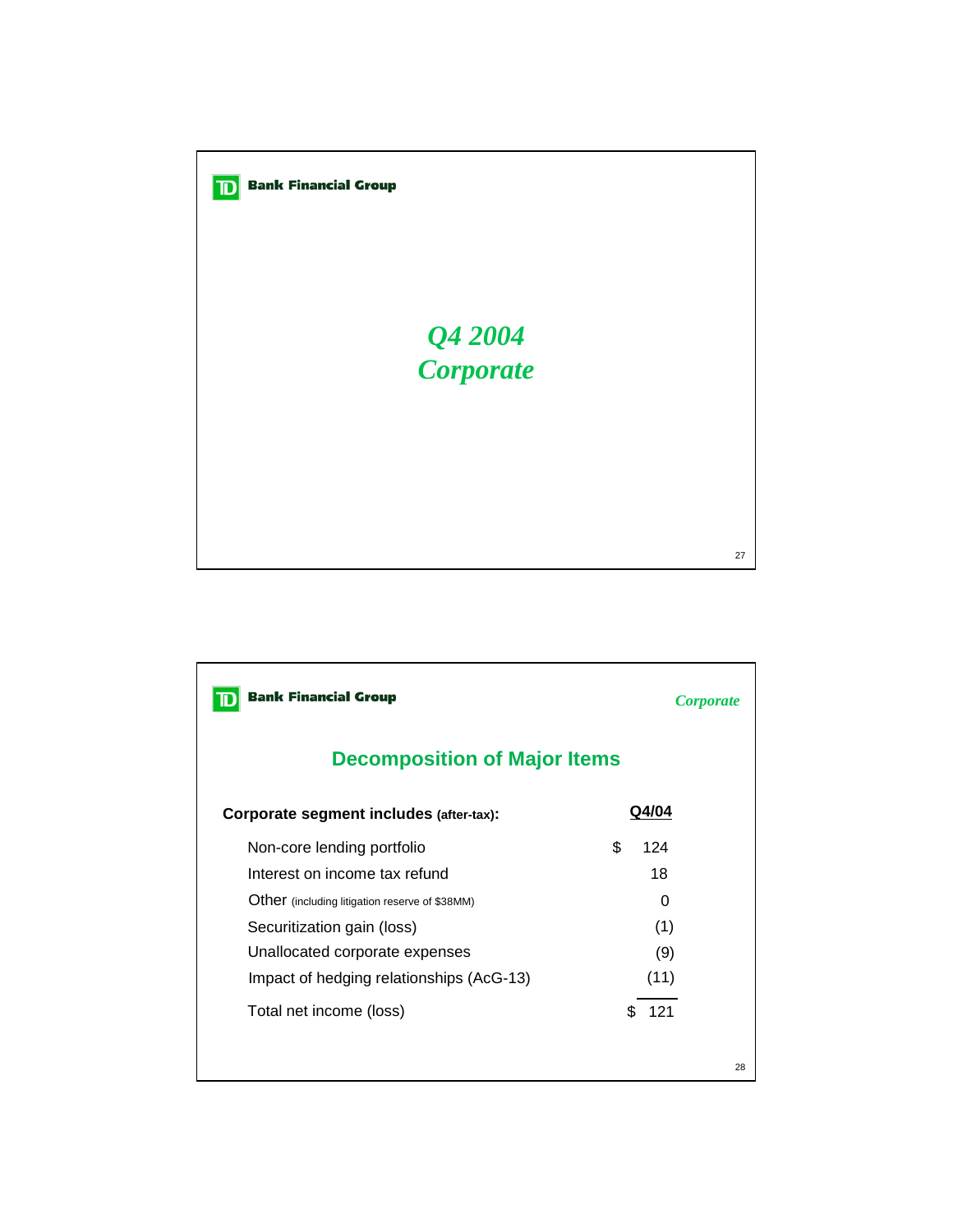